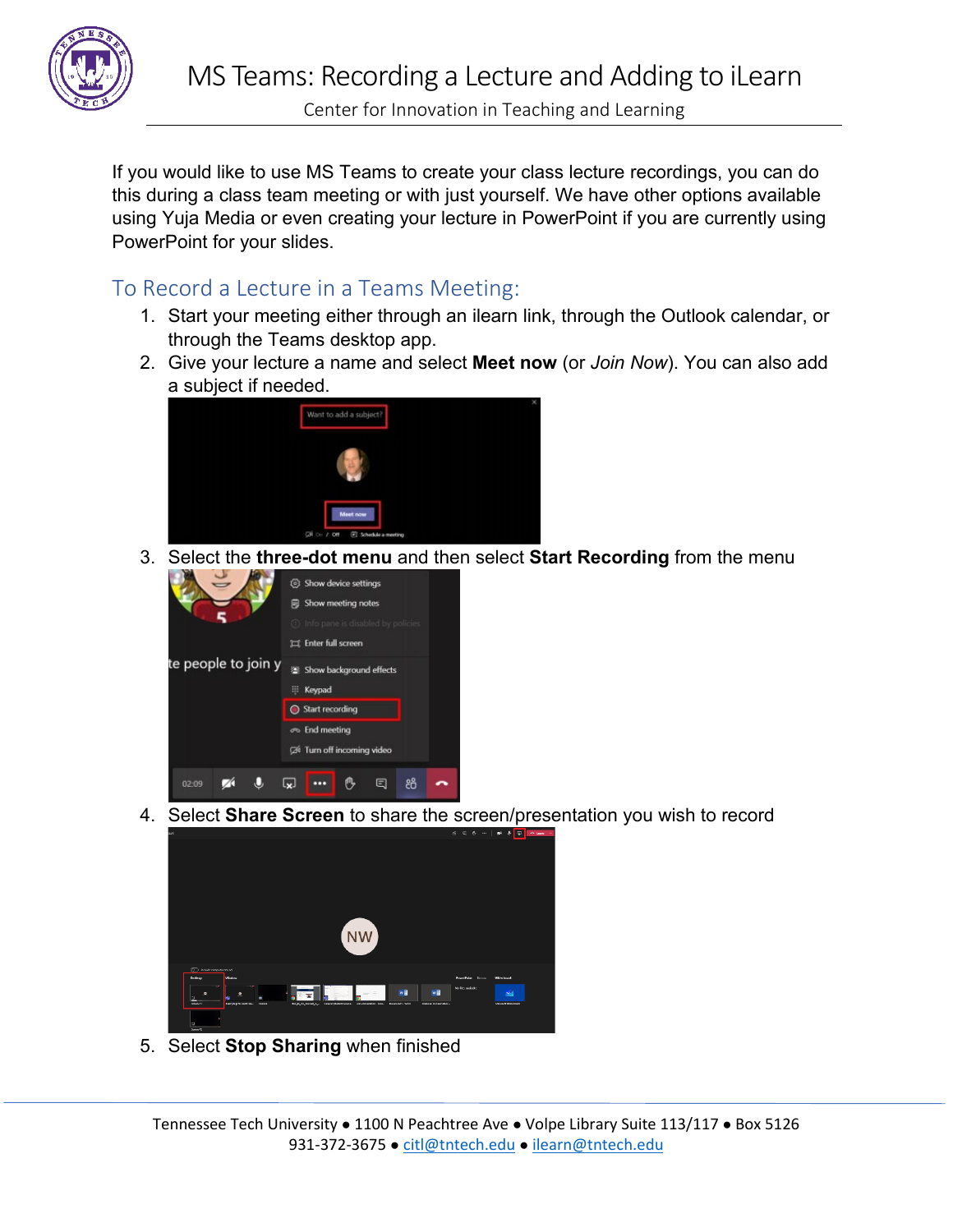

### To Retrieve the Recording:

1. Select the **three-dot menu** in the left side panel and then select **Stream**



2. Select the **Microsoft Stream** link



- 3. While in Stream, select either **Videos** (all videos) or **Meetings** (meeting recordings from Teams only)
- 4. Select the **three-dot menu** next to the appropriate video and then select **Download video** from the drop-down menu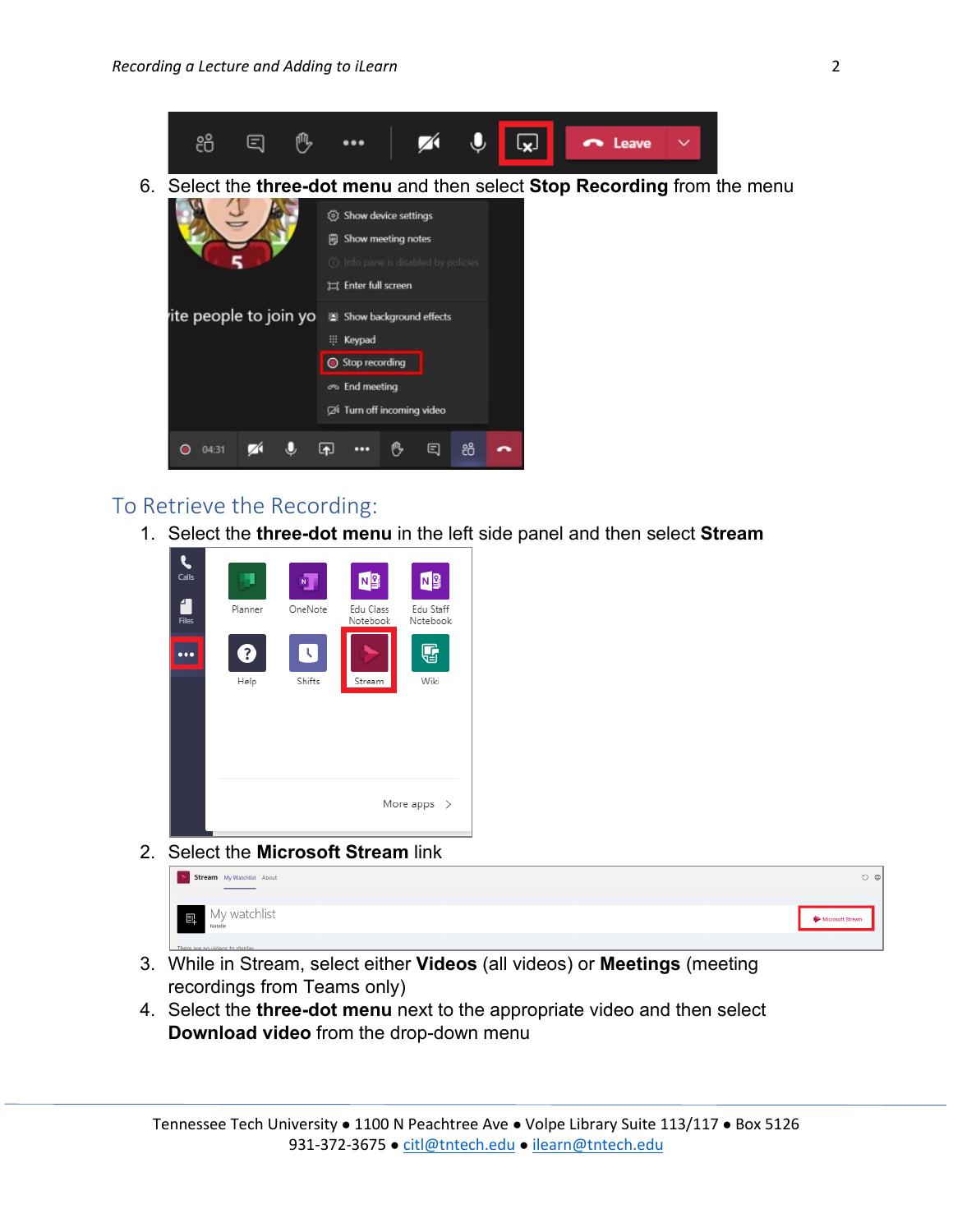| Channels<br><b>Videox</b><br>Groups<br>Search for videos<br>$O$ Search for videos | Watchlist<br>Followed channels<br>Meetings<br>Recycle bin<br>State<br>Sort by<br>Privacy<br>All<br>Upload date<br>All<br>$\gamma_{\rm eff}$<br>$\sim$ | $\sim$                                     |
|-----------------------------------------------------------------------------------|-------------------------------------------------------------------------------------------------------------------------------------------------------|--------------------------------------------|
|                                                                                   | Network Security Lecture<br>18 09 09 7/10/2020                                                                                                        | <b>BQ &amp;</b><br>$\overline{1}$<br>Share |
| <b>COLUMN</b><br>F                                                                | Adding Special Access to a Quiz<br>10 00 00 7/10/2020                                                                                                 | 후<br>Replace video<br>寅<br>Delete          |
| <b>State</b>                                                                      | Lesson on Quiz Special Access<br>10 00 00 7/10/2020                                                                                                   | ÷<br>Trim video<br>Download video          |

### To Add a Lecture to Yuja Media:

1. On the iLearn course's homepage, select **Media** from the navbar then select **Yuja Media** from the drop-down menu



2. Select **Upload** from the menu



3. Select **Browse**, select the appropriate video, and select **Open**



Tennessee Tech University ● 1100 N Peachtree Ave ● Volpe Library Suite 113/117 ● Box 5126 931-372-3675 · [citl@tntech.edu](mailto:citl@tntech.edu) · [ilearn@tntech.edu](mailto:ilearn@tntech.edu)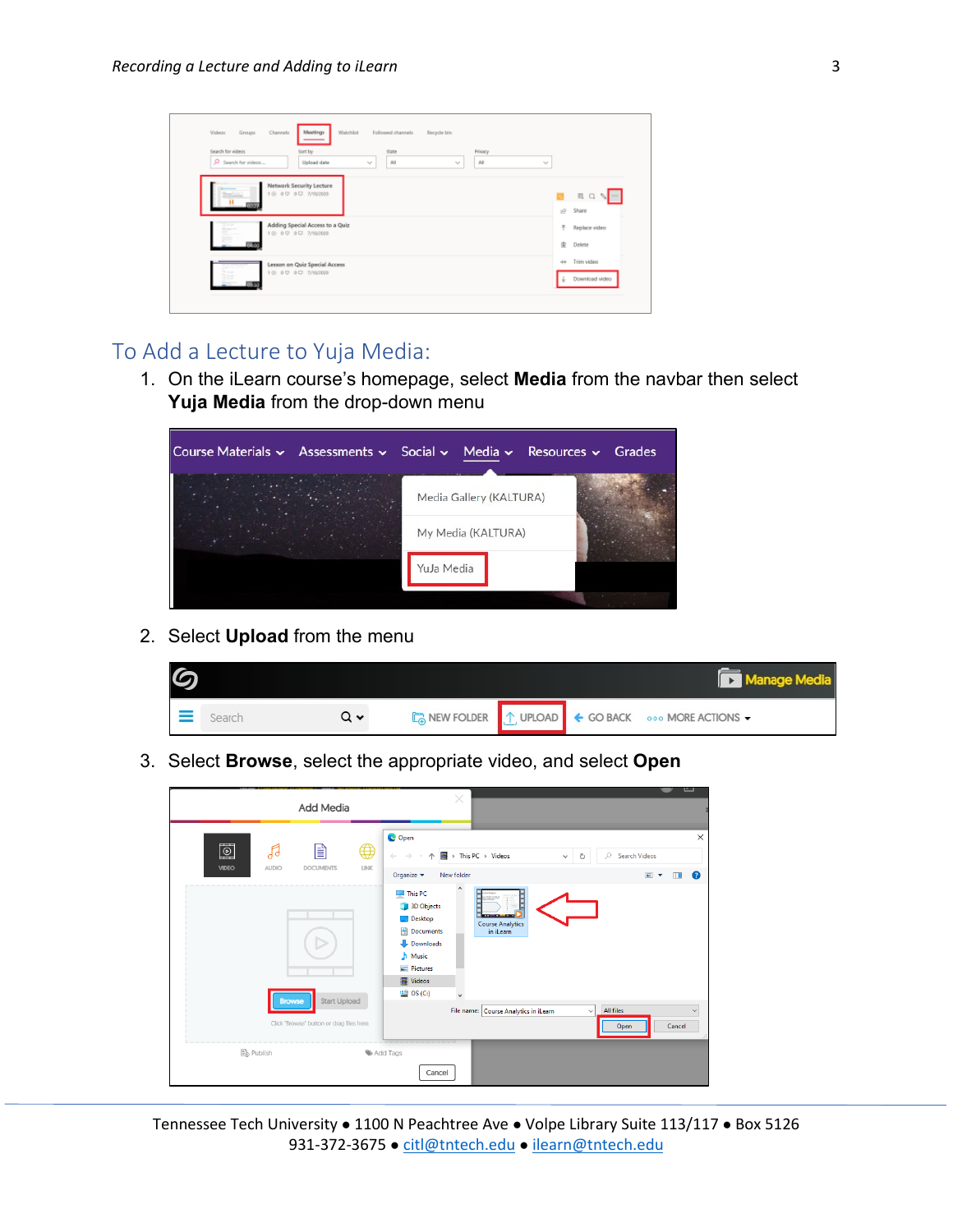#### 4. Select **Start Upload**

| (Þ                         | F             | ≣                   |             |                 |
|----------------------------|---------------|---------------------|-------------|-----------------|
| <b>VIDEO</b>               | <b>AUDIO</b>  | <b>DOCUMENTS</b>    | <b>LINK</b> | <b>VR VIDEO</b> |
|                            | <b>Browse</b> | <b>Start Upload</b> |             |                 |
| Course Analytics in iLearn |               |                     |             |                 |

• A tracker bar will appear at the bottom with the status of the upload



## To Add in Content:

1. Select **Course Materials** from the navbar then select **Content** from the dropdown menu



2. Select the module you want to add the link to, select **Existing Activities** then select **Add Yuja Media** from the menu



Tennessee Tech University • 1100 N Peachtree Ave • Volpe Library Suite 113/117 • Box 5126 931-372-3675 · [citl@tntech.edu](mailto:citl@tntech.edu) · [ilearn@tntech.edu](mailto:ilearn@tntech.edu)